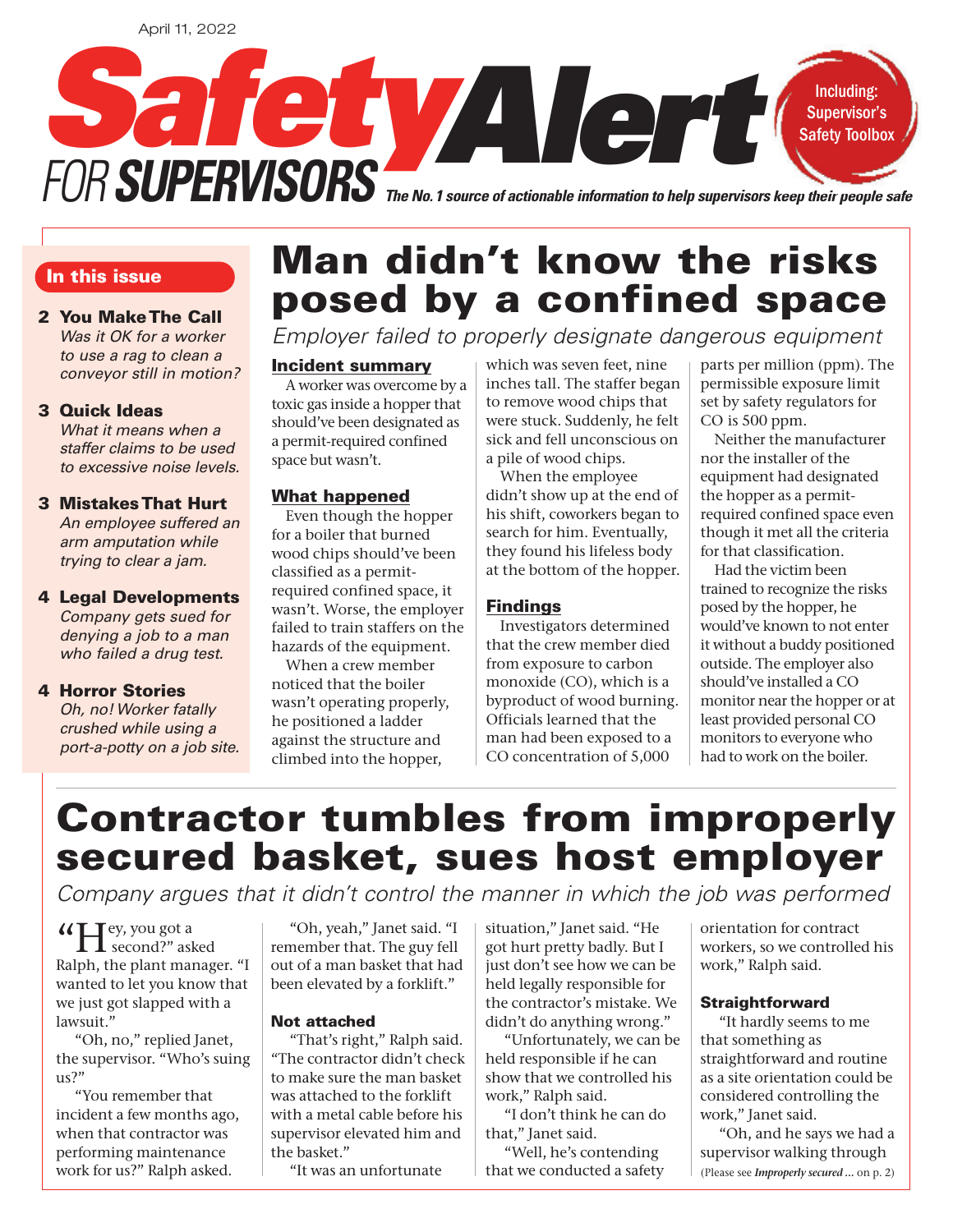## Improperly secured ...

*(continued from p. 1)*

the work area looking for hazards, so we exercised some level of control over his work," Ralph said.

#### Not much

"Geez, that hardly seems like much to me," Janet said.

"But we did supervise him," Ralph said.

"Yeah, it's our plant," Janet said. "Of course we're going to supervise things. But we didn't require that the contractor work in the manner that caused his injury, and we didn't prevent him from using a safer approach. It seems like a real stretch to claim that site orientation and safety walk-throughs are adequate evidence that we created the conditions that led to his injury."

#### Sounds reasonable

"That sounds reasonable," Ralph said. "It is reasonable," Janet said. "We should

challenge this lawsuit." "I agree," Ralph said.

**Result:** The company won. The court ruled that the host employer didn't exercise sufficient control over the activity that caused the contractor to be injured. And the host employer didn't prevent the worker from using a safer approach to the task.

As a result, the judge determined, the host employer wasn't liable for the injury incident.

The court also said the

contractor couldn't prove the host employer controlled the work just because it provided a site orientation to contract crew members. These orientations were fairly routine and hardly amounted to control of the contractor's work.

#### Safety walk-throughs

In addition, the occasional safety walkthrough conducted by the host employer didn't constitute anywhere near the level of control needed to show that the company was responsible for the injury to the contract employee, ruled the judge.

*Based on Gibson v. The Selinsky Force, LLC.*

#### What it means to you

When you hire a contract firm, you of course expect that its workers have enough knowledge of the risks posed by the job to act smartly and to take steps to avoid injuries. That's why you don't always face legal liabilities when contract staffers get hurt.

That said, however, you shouldn't turn a blind eye to what contractors are doing because injuries are always a bad thing, whether they're suffered by full-time employees or by contractors.

That's why it makes sense to regularly meet with contract supervisors to verify that safety procedures are being followed. Also confirm that contract employees are aware of your operation's safety hazards, especially those that aren't immediately obvious.

## You make the call

## Employee hurt when rag gets pulled into machine

"Your crew member suffered serious injuries while she was cleaning a conveyor that was still running," said Tammy, the compliance officer. "That's a clear violation of our lockout/tagout standard, so I'm citing you."

"Ashley was careless," replied George, the supervisor. "She wouldn't have gotten hurt if she hadn't reached around a guard while cleaning the conveyor."

"The issue isn't whether your worker was careless," said Tammy. "The issue is that you allowed a conveyor belt to remain functional while your staffer was cleaning it with a rag. She was injured when the rag got caught in moving parts and her arm was trapped."

#### Unfortunate injury

"Ashley's injury was unfortunate," said George. "However, she was trained to keep the rag out of harm's way."

"I've looked through your training materials," said Tammy, "and they specifically state that the conveyor must be shut down before

cleaning takes place."

"Those training materials were written years ago," said George. "We've since learned that you have to keep the conveyor running at a slow speed to clean it properly. We have to trust that our people will do the right thing. In this case, Ashley ignored her training."

"You can't blame the worker for your poor procedures," said Tammy.

"We can blame the staffer for bungling the job," said George. "We'll challenge your fine."

Did the company win?

■ Make your call, then please turn to page 4 for the court's ruling.

## fetyAlert FOR **SUPERVISORS**

EDITORIAL DIRECTOR: JIM MCCANNEY EDITOR-IN-CHIEF: FIONA O'LOUGHLIN OFFICE MANAGER: SHARON CONNELL

*Safety Alert for Supervisors* (ISSN 1541-7379), April 11, 2022, Vol. 19, No. 452, is published 24 times per year by Institute of Business Publications, P.O. Box 1340, Havertown, PA 19083; PHONE: 484-472-8227; FAX: 484-472-8708.



Phone: 866-572-1352 Web: [iobp.com](www.iobp.com)

| Subscription Rate (for 24 issues): |              |              |              |
|------------------------------------|--------------|--------------|--------------|
| <b>Users</b>                       | Annual price | <b>Users</b> | Annual price |
| $1 - 5$                            | \$265 flat   | $25 - 29$    | \$44/user    |
| $6-9$                              | \$53/user    | 30-34        | \$43/user    |
| $10-14$                            | \$49/user    | $35-40$      | \$42/user    |
| $15-19$                            | \$47/user    | $41+$        | Call         |
| $20 - 24$                          | \$45/user    |              | 866-572-1352 |



Copyright © 2022 Institute of Business Publications. Reproduction of this material is prohibited without prior permission. All rights reserved in all countries.

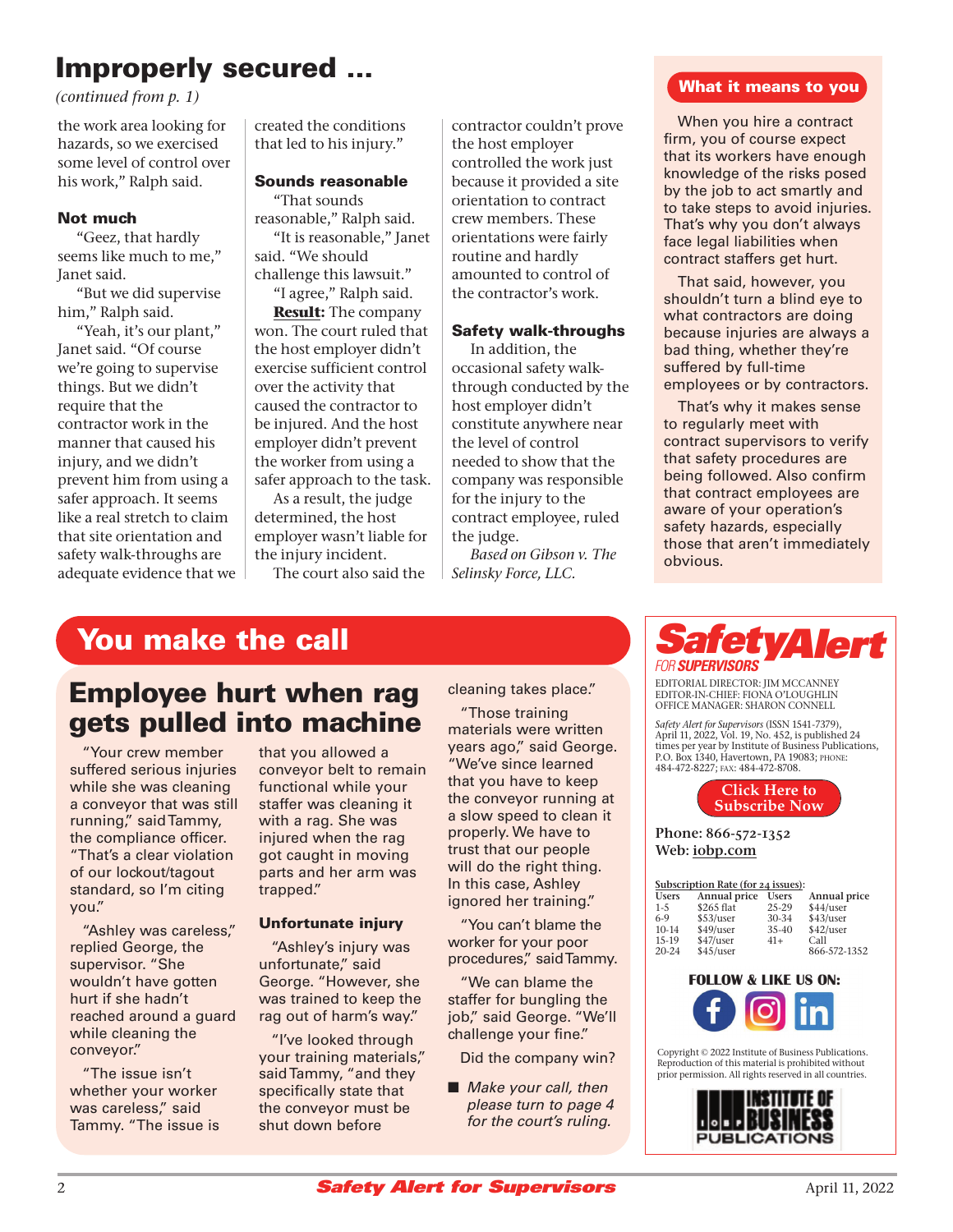

#### Workers can't get used to high levels of noise

Be wary when a crew member tells you that he or she has gotten used to high levels of noise and doesn't need hearing protection.

The reality is that the human eardrum can't get used to excessive noise, so someone claiming that earplugs aren't needed has probably already suffered some level of noiseinduced hearing loss and should have his or her hearing checked.

#### Mushroomed heads on tools can be dangerous

Employees who use impact tools such as chisels, wedges, or drift pins might know that they shouldn't use a tool with a mushroomed head, but do they know why?

It's because the head might shatter on impact and send fragments flying toward the tool user or someone else in the area.

#### Mix metalworking fluids just before use

Let your workers know that they should mix metalworking fluids just before using them, and they shouldn't store large amounts of the fluid for a long time because of the potential for deterioration of the fluids.

In addition, in order to maintain proper fluid concentrations, staffers shouldn't top off with fluid or concentrate. Rather, they should prepare the emulsion by first adding the concentrate to the clean water and then adding the emulsion to the solution in the coolant tank.

#### Don't use soap to wash off poisonous urushiol

A heads-up to staffers who sometimes labor outdoors: If they think they've contacted a poisonous plant, they shouldn't use soap to wash off the substance. Instead, they should clean off the hazardous urushiol with water, but they must do so within five minutes of contacting the urushiolcontaminated plant.

That's because the use of soap can actually spread the urushiol.

# safety news for supervisors

#### Study reveals another benefit from focusing on safety: retention

Take note: Your efforts to keep your crew members safe not only help prevent costly injuries, but they can also help you retain employees.

So suggests a recent study by AlertMedia. The survey of 2,002 U.S. workers revealed that 47% of respondents said they're more likely to stay with an employer that genuinely cares about safety. In fact, safety was the second-most important retention consideration expressed by workers, behind only competitive compensation.

The bad news: Most U.S. employees don't think organizations pay enough attention to safety. Even

though 89% of employees reported that a safe workplace is more important than ever before, only 54% said that safety is extremely important to their employers.

And 60% of workers believe their employer's safety efforts are falling short, with only 40% stating that these efforts exceed expectations.

In addition, 90% of respondents reported that their employer has a moral and legal obligation to provide a safe workplace.

#### New evidence of the significant dangers posed by illegal drugs

If you need more proof of the dangers posed by crew member drug use, consider a recent report

from Quest Diagnostics that showed a significant upswing in the number of U.S. employees testing positive for illegal drugs.

The analysis of 11 million urine, hair and oral fluid drug tests administered during 2021 revealed an overall drugtesting positivity rate of 4.6% compared with 4.4% in 2020. The 2021 positivity rate represents a whopping 31.4% jump from the alltime low rate of 3.5% reported 10 years ago.

Most disturbing: The positive post-accident testing rate jumped to 9.7% in 2021 compared with 7.7% as recently as 2017, providing new proof that the use of illegal drugs is leading to more workplace incidents and injuries.

## **Mistakes that hurt**

#### Machine amputates crew member's arm

Don't forget the importance of making sure that crew members have the personal locks needed to implement lockout/tagout procedures before trying to clear jams.

Company: U.S. Postal Service, Greensboro, NC.

Business: Mail delivery.

**Agency: Occupational Safety** and Health Administration.

**Fine:** \$170,918 (proposed).

Reason for fine: Workers responsible for clearing jams on equipment weren't provided with the locks needed to properly deenergize the machines.

Note: Safety regulators knocked on the door after they learned that an employee had suffered an arm amputation while removing a jam on a machine that didn't have a safety guard.

#### Combustible dust allowed to build up

To reduce the chances of a catastrophic explosion, make sure dust generated during production operations isn't allowed to accumulate to hazardous levels on surfaces.

Company: PGA, Inc., Freeland, PA.

**Business: Recycling.** Agency: OSHA.

**Fine:** \$88,423 (proposed).

#### Reason for fine:

Combustible dust was allowed to accumulate on walls, floors, ceilings and other surfaces.

Note: The dust was produced during grinding operations, but the employer failed to remove the accumulations. Safety officials also pointed out that electrical equipment located in areas where dust had accumulated wasn't intrinsically safe.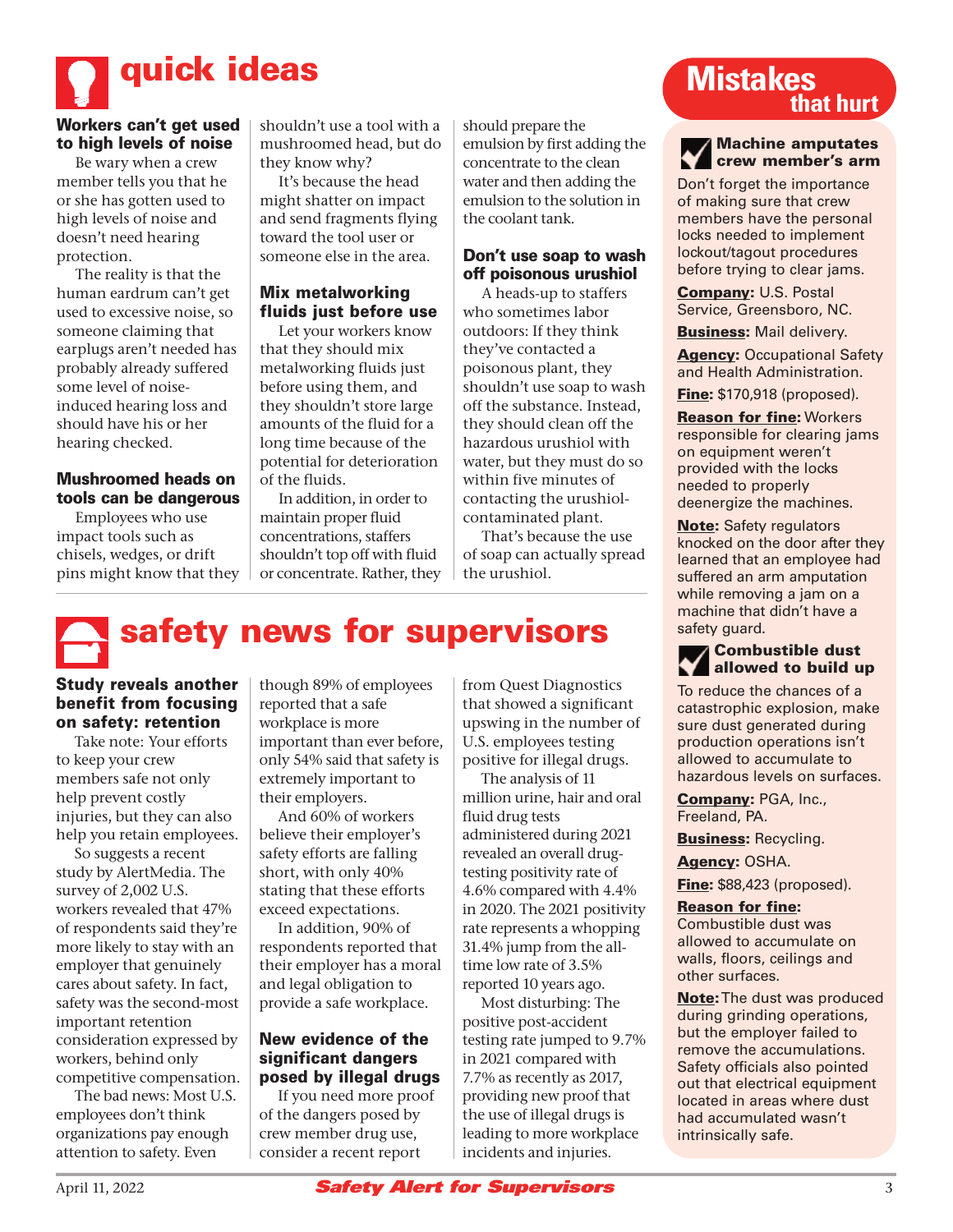

## Man taking opioids for pain wanted to operate a forklift

**Safety insight: Before** denying a job to a disabled worker due to safety concerns, make sure you can show how the disability would create a hazard.

What happened: A man was offered a job as a forklift operator, pending completion of a mandatory drug test. When the test revealed that the worker was taking opioids in order to treat persistent pain, he was asked to provide a doctor's note stating that he could safely operate dangerous equipment.

What people did: The note from the doctor failed to explicitly state that the

man would be safe while operating a forklift truck, so the applicant was turned down for the position.

Legal challenge: The jilted staffer sued for disability discrimination, contending that he'd safely operated forklifts for many years in a previous job.

Result: The company lost. The court refused to dismiss the lawsuit. The judge said the employer might have discriminated against the worker because it regarded him as disabled.

The court pointed out that the company failed to undertake an individualized assessment to determine

whether the applicant could safely operate forklifts. If managers thought the note from the doctor didn't provide the amount of information needed to assess the man's ability to safely perform the work, they should've contacted the doctor directly to find out whether the staffer would've been a safety risk. The judge also noted that the man had driven forklifts in a previous job without incident.

The skinny: Employers that can't adequately explain why they're denying a job to a disabled individual rarely fare well in a court of law.

Citation: *Hartmann v. Graham Packaging Co.*, U.S. District Court, S.D. Ohio, No. 1:19-cv-488, 1/25/22.

### **You make the call: The decision**

#### (See case on page 2)

No. The company lost. The Occupational Safety and Health (OSHA) Review Commission refused to toss out the citation.

The commission said the employer couldn't blame the worker for her injury. Rather, it was the poor cleaning procedures that led to the incident. The judge pointed out that the employer's own training materials called for the conveyor belt to be locked out during cleaning, but those training documents were routinely ignored.

The commission also said the worker got hurt because she was using a rag to clean the machine. She should've been provided with a brush or some other tool for the potentially hazardous task.

#### What it means: Be sure to deenergize equipment

Could your staffers be exposed to moving machine parts whenever they set up, break down, or clean hazardous equipment? If so, make sure that the machine is properly locked out before the work starts.

If it's difficult to handle a job with the equipment deenergized – as was the case here – consider other ways to get the work done without exposing people to danger. In this case, it would've made sense for the employer to provide the worker with a brush or other cleaning device rather than mandating that she use a rag around moving machine parts.

Based on Secretary of Labor v. Anthony Marano.

# **horror stories**

## Employee using port-a-potty fatally crushed by bulldozer

#### Summary

A contract employee was fatally crushed when a bulldozer ran over the port-a-potty he was using.

#### The incident

It was near the end of a long workday when Aaron Henderson and John Johnson, employees of CertiTemp, a staffing agency, were finishing their work at the Polk County North Central Landfill in Winter Haven, FL. Johnson had been assigned to operate a bulldozer while Henderson had been designated as his spotter.

As Johnson was maneuvring the bulldozer

to its staging area for the night, Henderson decided to use a port-a-potty at the site.

The front blade of the bulldozer was elevated three to four feet off the ground, which limited Johnson's visibility, so just as the bulldozer crested the ridge of an embankment and Johnson began to turn the machine, he heard a loud noise and realized that he'd run over the port-a-potty being used by Henderson.

#### The response

Johnson jumped from the cab of the bulldozer and raced to the port-a-potty. However, by the time

Johnson got to the structure, the port-a-potty was completely crushed and Henderson was dead.

#### **The aftermath**

A few days after the incident, Henderson's family and representatives of Black Lives Matter (BLM) Restoration Polk gathered outside the Polk County Courthouse and demanded that Johnson be criminally indicted over the fatal incident, even though the Polk County Sheriff's Office had found no evidence of criminal conduct.

"We understand this could have been an accident," said Pastor Carol Soto of BLM, "but multiple steps should have been taken that would have avoided this tragedy."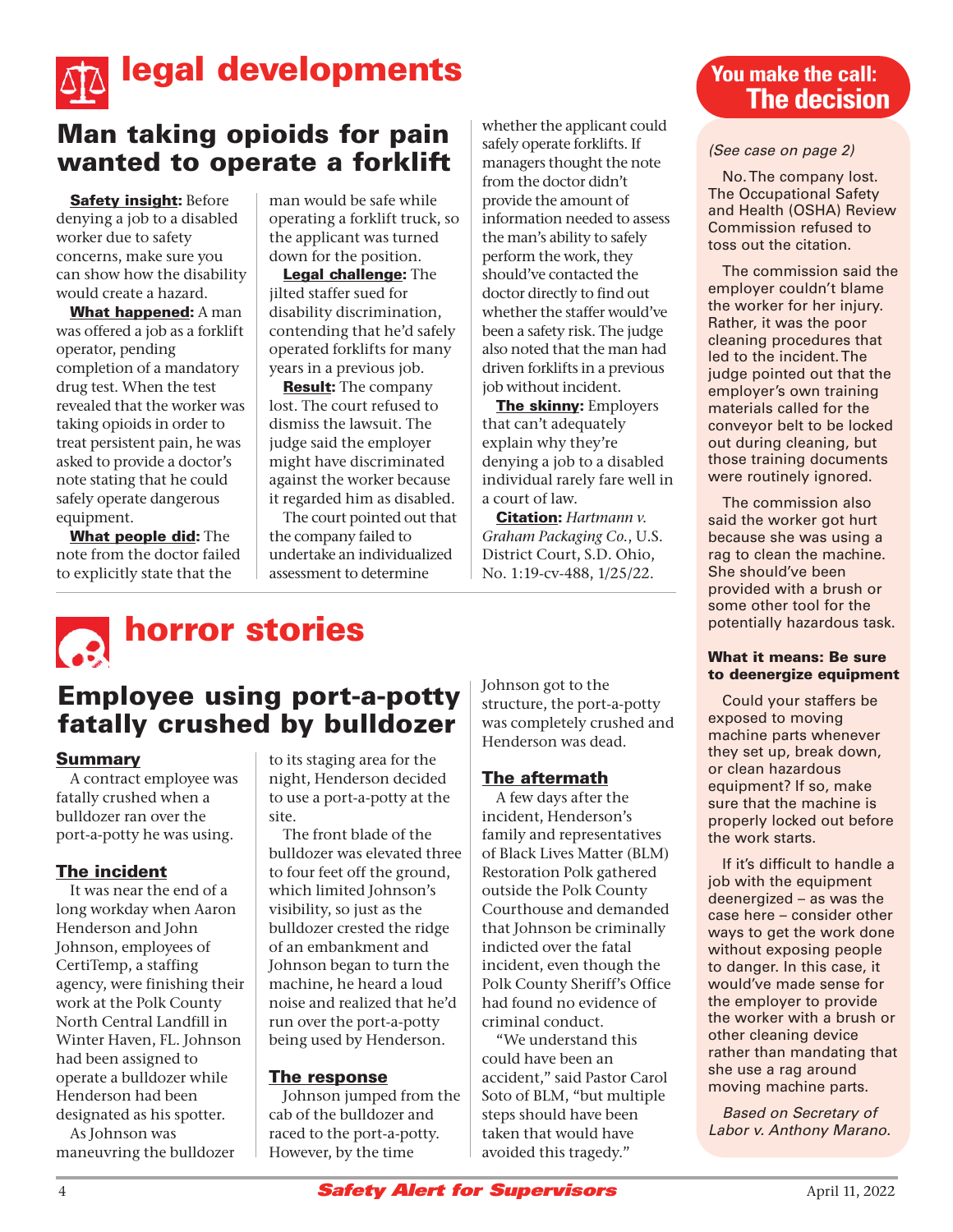

Supervisor's safety toolbox

## Safety meeting blueprint

## ✔ Meeting Topic: Back safety

 $V$  Today's Date:

 $V$  Attendee Signatures:

**Tailgate** 

Today's Subject: Hazard recognition

 $Date:$ 

Keep in mind that you're less likely to suffer an onthe-job injury if you spend a few minutes before each task identifying the hazards you could encounter during the work.

#### What to focus on

Here are three things to keep in mind in order to identify potential hazards for each job assignment.

**1. Review instruction manuals.** Before using a machine for the first time, review its instruction manual, which should identify most of the key hazards associated with the equipment. Similarly, read the safety data sheets to learn the risks of the chemicals you're using.

**2. Survey the work area.** Don't just jump into a job right away. Instead, take a look at the work area to identify potential risks. Look for slipand-fall hazards, electrical dangers, machinery risks and fire hazards. Don't forget about environmental conditions – such as light, noise and weather – that could increase the level of danger.

**3. Take steps to reduce the risks.** Once you've identified the key hazards, take action to lower the risks. For instance, put on a pair of safety goggles if you could be exposed to danger from flying metal particles while using a grinder.

Remember: One of the<br>R best ways we can reduce the chances of getting hurt on the job is to pay attention to our backs.

Here's why: Back injuries account for one out of every five workplace injuries in the U.S.

In fact, according to the Bureau of Labor Statistics, more than 1 million American workers suffer back injuries every year.

#### Three key causes

To reduce the likelihood of hurting your back, it pays to know that back injuries are most often caused by one of three things:

- force
- repetition
- inactivity

Force is the most common cause of workplace back injuries. It happens when you strain your back from lifting something that's too heavy.

Repetition is when you hurt yourself from lifting and carrying even light objects over and over again.

Injuries from inactivity – an often overlooked cause of back injuries – occurs when you lift after sitting for a long period of time, especially with poor posture.

#### Size up the load

One of the best ways to protect yourself from a back injury is to make sure you're lifting objects properly. Before you move anything, assess the load and ask yourself: Can I handle this myself? Do I need help from a coworker? Should I use a mechanical lifting device? Next, make sure the carrying path is clear of obstacles.

*(Does anyone know the best way to lift an object?)*

Then it's time to assess your lifting posture. To properly lift an object, you should face it directly, with your feet about shoulderwidth apart and your weight evenly distributed on both feet.

Bend with your legs, not your back. Use your legs and tighten your core muscles to lift straight up. Two things to

remember: Before you lift something, make sure the object is as close to you as possible, and while you're carrying the load, always try to maintain the natural curve of your back. Don't twist or lean.

#### Lift-assist tools

If you're handling a lot of repetitive tasks, it's a good idea to modify them to make them more comfortable for you. For example, if you lift items repetitively, consider liftassist tools.

Whether you face the task of carrying a heavy load, moving something over and over again, or lifting after a prolonged period of inactivity, a critical thing you should do to protect your back is to stretch regularly.

Muscle tightness is a major contributor to back pain and injuries. Thus, you should be stretching your back – as well as your legs, arms and core muscles – regularly during the course of your shift.

Thanks for your attention. And remember, let's stay safe out there.

*(See next page for test)*